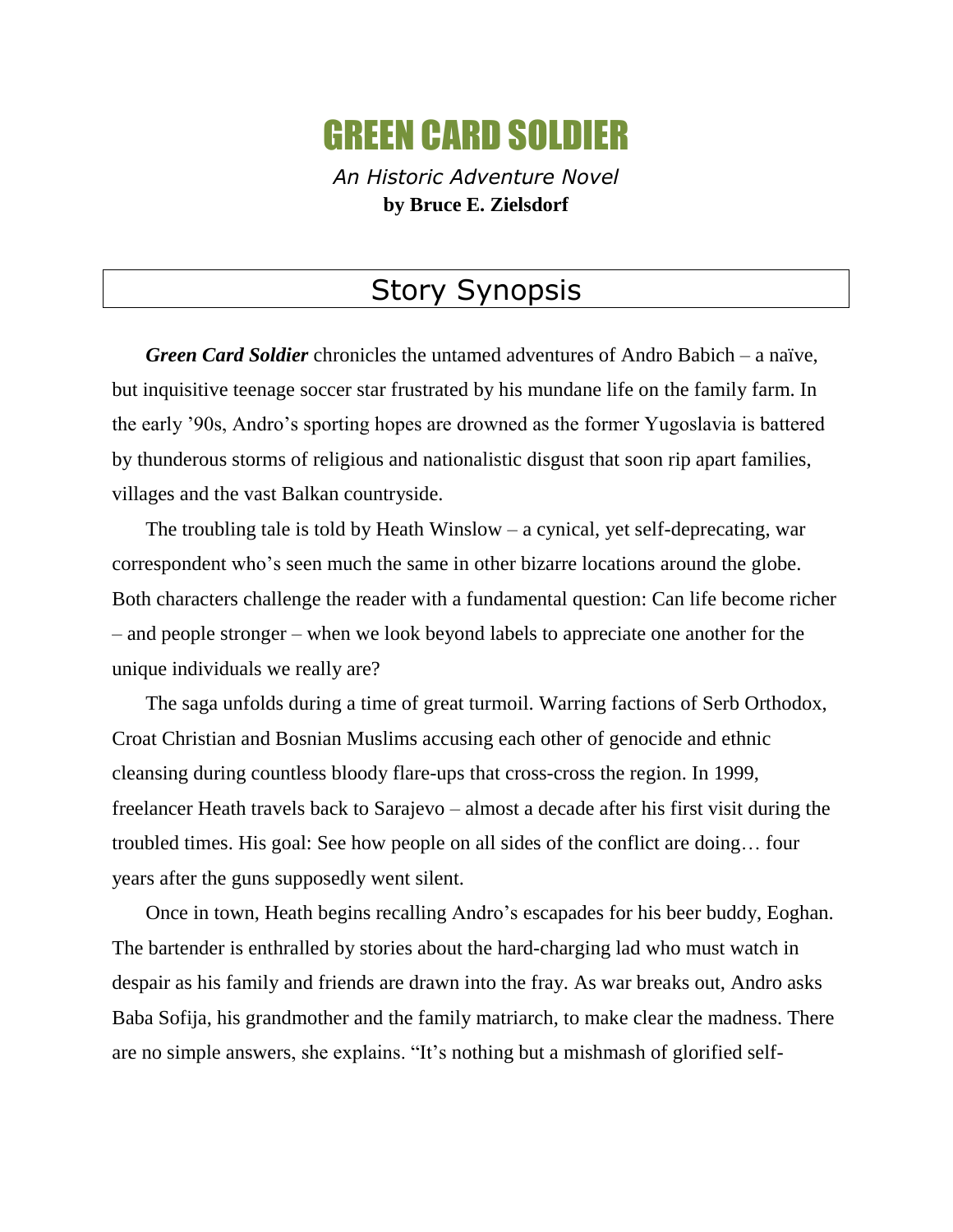interests," Sofija declares. The Babich clan, like so many others, is soon being harassed, persecuted and eventually forced to flee their homeland.

The Bosnian-Serb rag-tag aggressor force is led by the diabolical Dragana Kowalchuk. From her mountain fortress high above the city of Konjic, she summons her thugs and uses tales of an ancient Kosovo battle to rally the troops. They're soon charging like mad men into villages – raping, plundering and pillaging as they go. After the doors to a mosque are blasted and an imam shot, the carnage spills out of control.

As a result, the home of Andro's childhood sidekick and teen heartthrob, Mara Cesarec, is attacked. Mara's younger brother's mortally wounded. Her father's forced to flee. Andro must also leave – no more aware Mara's pregnant with their child than the beasts that rape her that day. Finally – in a sadistic coup de grâce – the thugs shoot Mara's mother. It's a sick climax to a day of shame cast on the Cesarec family and abode.

While hold up in the family's mountain cabin, the Babich clansmen fear militants will soon track them down. Andro's father and older brother rush off to join Croatian resistance fighters while Andro stays to protect his grandmother and two young cousins. As rebels approach, he too is forced by Sofija to flee, leaving the women behind. Forlorn and full of gilt, Andro struggles to reach his uncle's restaurant in Mostar, then sails to sanctuary with his aunt's family in Athens.

Meanwhile, the stoic Sofija shuttles her granddaughters back to the farm house, finds and consoles Mara, then sets off with them on a mountain trek to Sarajevo where they hope to find refuge with her son Franjo's family.

In the rebel headquarters, Dragana goes into a rant over the inability of her troops to win a decisive battle. She even calls on the camp's priest for guidance. It's already apparent the conflict will be long, bloody and marginally successful.

Shortly after arriving in Greece, Andro befriends merchant mariner Jason Banks who helps secure a laborer's job for Andro on the Athens docks. He later signs on to crew a ship with Jason as his mentor. They sail to New York where Andro seeks political asylum. With Jason's help and connections, it's soon granted. Andro then meets and falls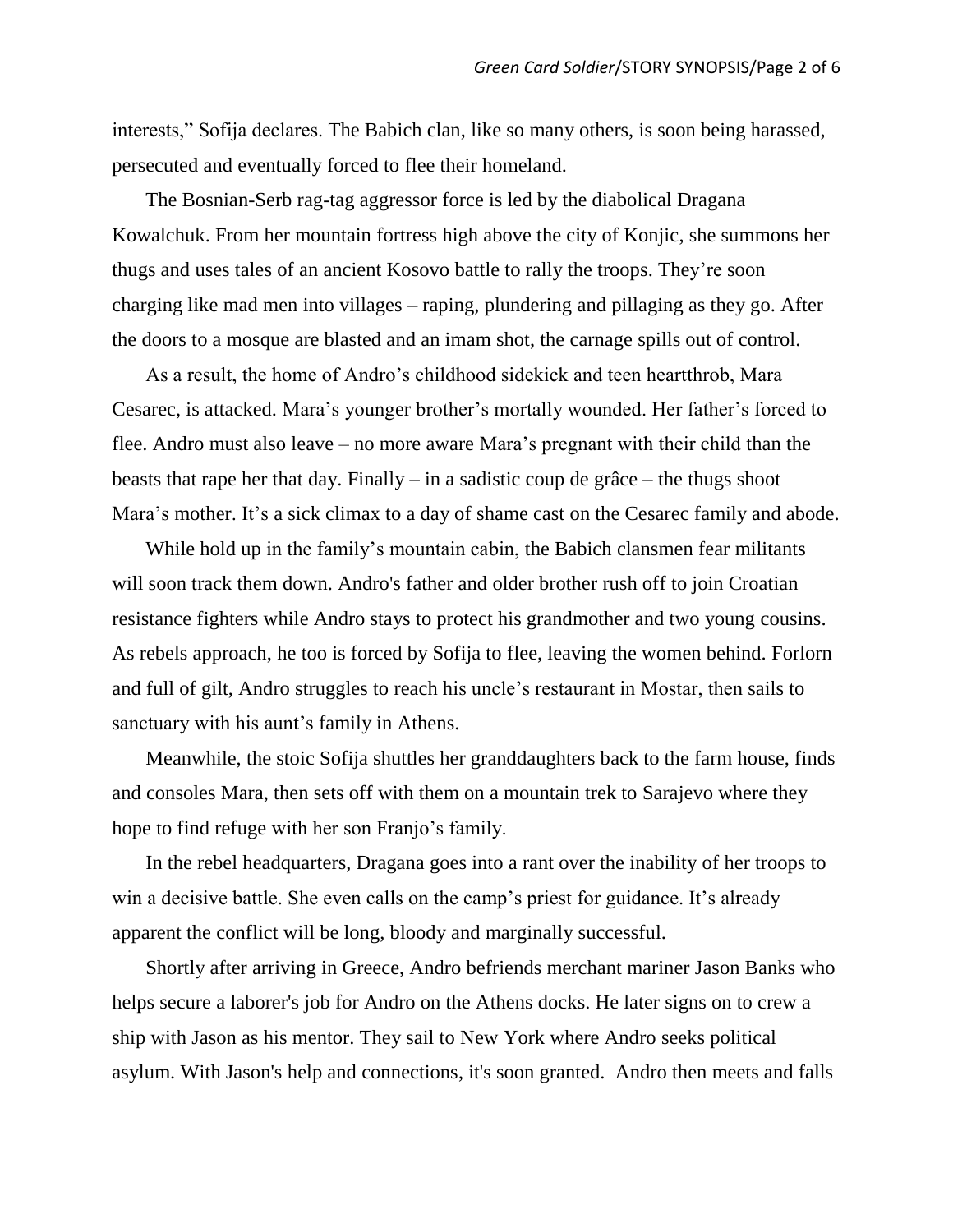in love with a high-maintenance, but dynamic vocalist and Broadway diva wannabe, Anita Antonucci.

Back in Belgrade, Heath attends a press briefing conducted by Adrijan Ackov, the puppet director of Serbian-run radio and TV. Their first office meeting ends in an explosive ethics argument which rages on throughout the war.

In the interim, Mara has her first encounter with CIA operative Jasna in a city park. Mara goes into training as a Gypsy fortune teller in order to spy on Dragana. Later, she meets Andro's Greek cousin Alcina with whom she has a romantic close encounter. As Heath tells Eoghan all these tales, the barkeep is challenged to keep the multitude of anecdotes untangled.

In a summer of '92 flashback, Heath recounts meeting Jason, who's being honored at an Intrepid Museum gala in New York. They hit it off and spend the night soaking up jazz sounds and the city's vibe.

Meanwhile, in Sarajevo, Baba Sofija and several others are arrested on Dragana's trumped-up charges of sedition and thrown in jail. Sofija summons her courage and begins acting as if she's under mental duress. It's all part of a clever scheme to secure her transfer to a sanatorium near home. Meanwhile, Dragana begins her spiritual sessions with Mirela the Gypsy (Mara) at her datja outside Belgrade.

Heath's aunt dies unexpectedly, leaving him a large inheritance. He returns to New York to settle accounts. Heath meets Army recruiting Sergeant Cashton Steel who introduces him to a madcap saloon called Barrymore's. Andro and Jason step into the bar shortly after Cashton's departure. He's left tickets to the Yankees/Mets game which Andro and Jason attend. Days later, Jason and Cashton reunite in Times Square while Andro takes a city bus tour to get his bearings.

While working the docks in the Borough of Queens and living above relatives in an Astoria flat, Andro's encouraged by Sergeant Steel to enlist in the Army – to become a *Green Card Soldier –* as a way to quickly earn his U.S. citizenship. His decision enrages Anita, who not only ends their love affair, but severs ties with most of their mutual friends. Upon graduation from Jump School, Andro returns to New York, working at the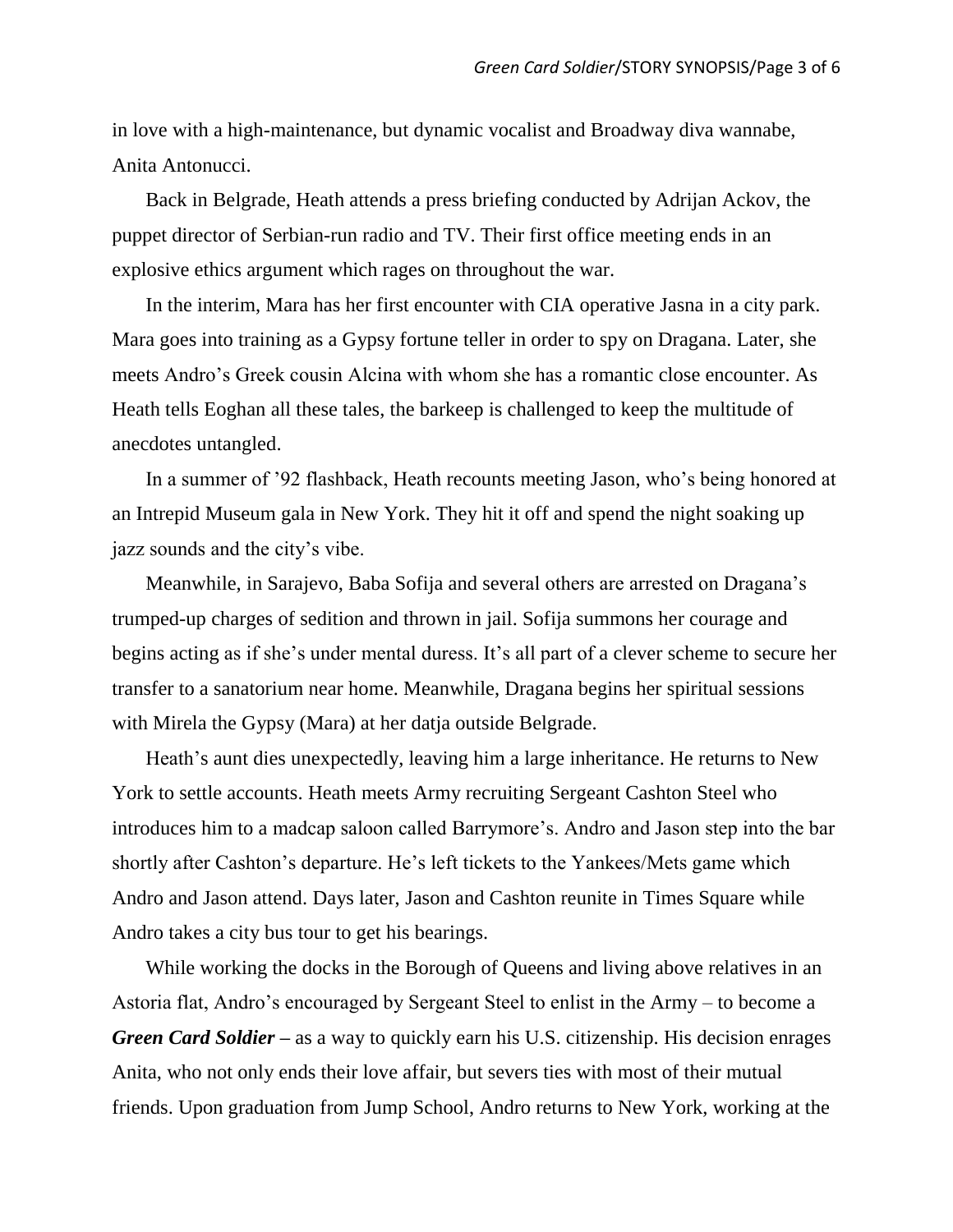Army Reserve unit's headquarters on Staten Island as a means of meeting his residency requirement.

Cashton rescues Jason's illegitimate daughter Denasha Rivera from thugs trying to attack her after a Spanish Harlem street fest. He motivates her to join the Army National Guard. Denasha and Andro eventually meet. Andro then pushes Jason to reconnect with his long-lost daughter. They soon do. Shortly thereafter, Denasha is gunned down during a bizarre drive-by shooting in front of the uptown armory where she works. At her memorial service on M.L. King, Jr. Day, Jason calls on residents to stand with him against gang violence. At the church service in Spanish Harlem, Anita vows to continue Denasha's aspiration by producing a Broadway-style show celebrating Puerto Rican folk music and dance.

Heath returns to Europe. For the next several months he files countless stories about the Balkan conflict. Cashton returns to active duty, assigned to Italy as a cavalry scout. His unit and Andro's are then sent to northern Africa as part of a peacekeeping mission. Cashton's seriously wounded during a night patrol, but Andro leads his safe rescue. As Cashton's transported to Walter Reed Medical Center, Andro returns to New York. He receives notice and takes part in a grand naturalization ceremony at Federal Hall in Lower Manhattan. He, Jason, Heath and several other friends later celebrate the joyous accomplishment at Barrymore's.

Andro and Jason visit Cashton in the Wash., D.C. hospital. Cashton says he's returning to Oklahoma at the request of tribal elders to take up the cause of wounded warriors and Native-American youth. Jason and Andro then visit the historic Old Ebbitt Grill where Andro's introduced to a U.S. AID recruiter. The next thing, Andro's a newly minted civil servant headed to Bosnia to help revive the country's news media operations.

Upon return, Andro faces the harsh reality that his family has been torn apart, friends scattered and his former homeland decimated. He identifies Serbian rebel conspirator Dragana Kowalchuk as the epicenter of this brutality. She becomes Andro's arch nemesis, against whom he's determined to seek revenge. He also dedicates himself to the implementation of social justice for those he loves.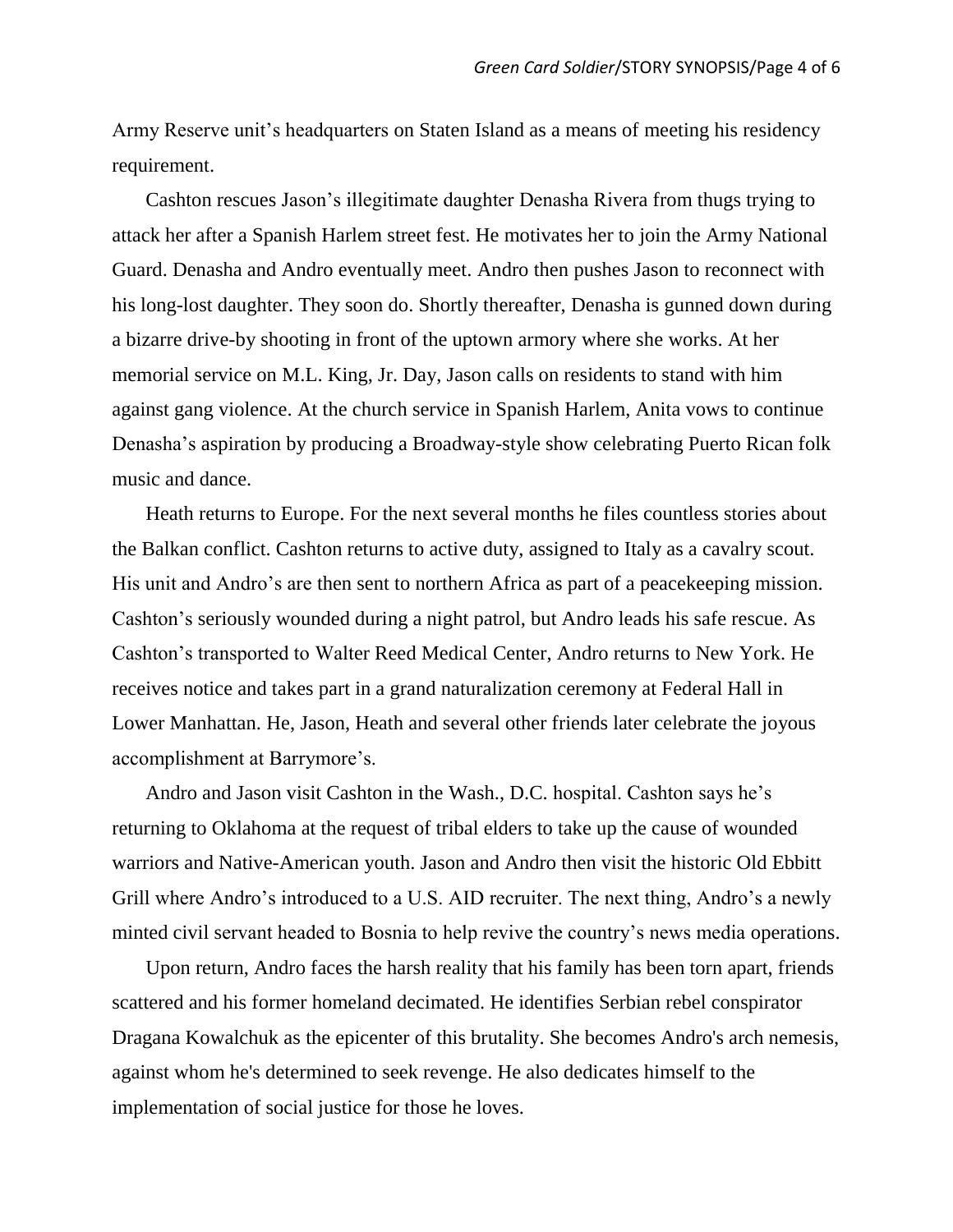Heath attends the peace accord signing in Paris while Dragana visits Adrijan in his Belgrade office. She tells him she's moving on to the conflict in Kosovo.

As the war ends, Andro and Mara get permission to take Baba Sofija home. Andro's Greek cousin, Alcina, arrives, moving in with Sofija and Mara. The three dynamic women develop plans to run a craft guild. Their goal: Aid war widows in regaining their self-worth while also making money for its members. Andro helps secure government financing. He also encourages Heath to write about the entrepreneurial endeavor. Subsequently, Heath and Andro pressure Adrijan to cover such renewal efforts as part of the state news media's reawakening. Confronted with equally intense pressure from Dragana, Adrijan succumbs to a massive heart attack during a train ride to Belgrade.

Andro presents Mara a condescending, farewell letter from her devout Muslim father. Outraged, she seeks solace by agreeing to be part of a TV series documenting how women were abused during the war. Mara then hikes to Sarajevo in an effort to clear her mind. Along the way, she has a traumatic reencounter with the man who raped her years earlier. They struggle on a suspension bridge; he falls to his death. Traumatize beyond reason, Mara swipes a handgun and later commits suicide in the park.

Soon after the tragic bridge incident, Heath attends a Babich clan reunion at the family farm house. Wine flows and stories of passion, anger, violence, awakening and forgiveness are told. Heath rededicates himself to writing these tales upon his return to New York.

Throughout this tumultuous journey, Andro – impacted by so many of the people he encounters – evolves into a genuine Renaissance man. Even though the Balkan countryside has stayed much the same during this tragic time, our hero is changed forever. Bosnia has – in a strange way – become a better place, in part, because it now has this reluctant champion back on its soil. Almost mystically, this passage has crowned Andro the master of two worlds – the mundane and the heroic.

His return, coupled with this realization, is the achievement of Andro's adult quest. It's what our hero went on his journey to find in the first place. All the steps and stops along the way served to prepare and purify him for this dynamic aspect of his life.